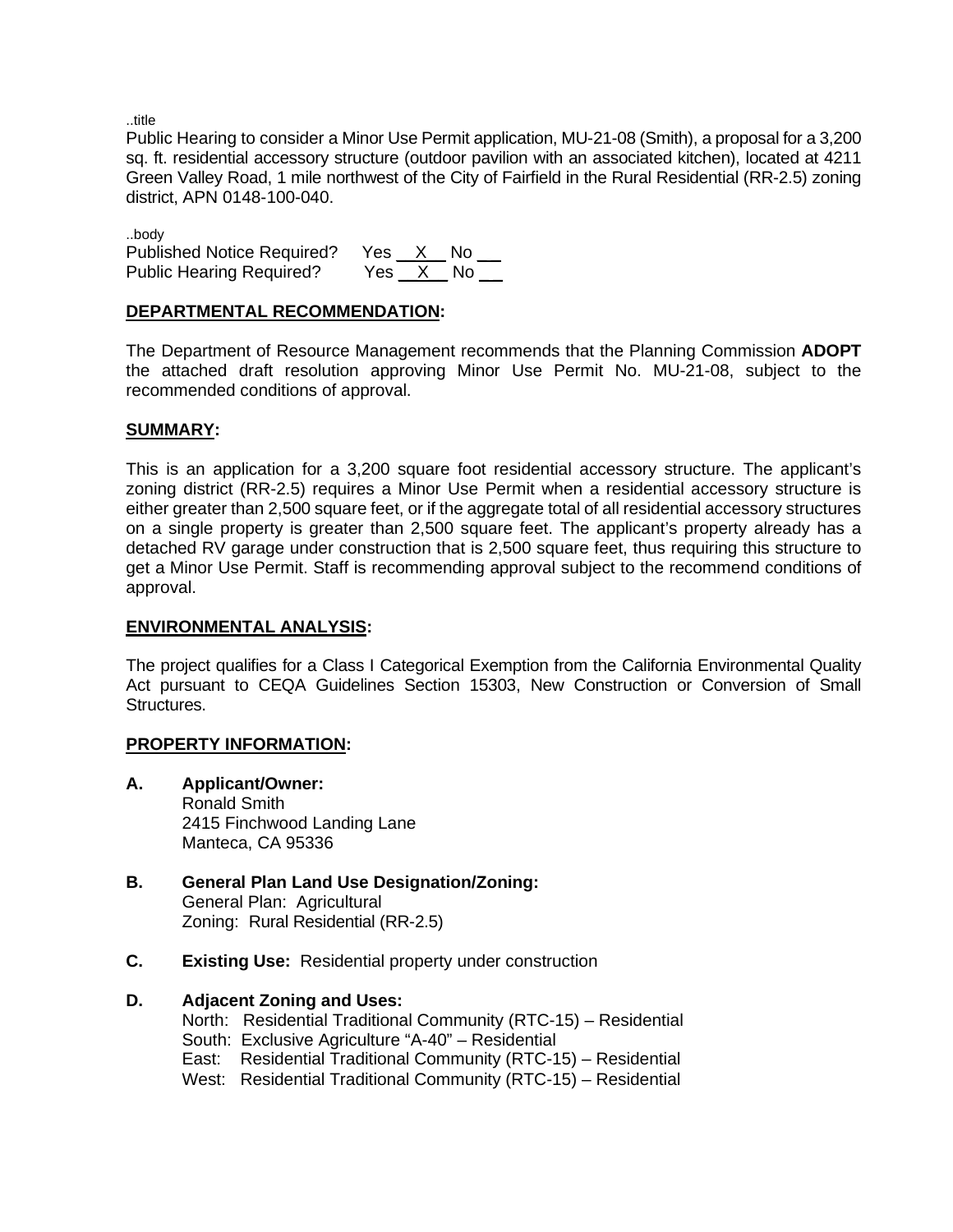# **BACKGROUND:**

The existing development on this parcel consists of an approximately 10,600 square foot residence currently under construction, permitted via Building Permit B2021-0076, and a 2,500 square foot detached RV garage, also currently under construction via Building Permit B2021-0077.

Based on the size of the proposed development, additional Planning Division review is necessary; the Rural Residential (RR-2.5) zoning district requires a Minor Use Permit when either:

- 1. Any one residential accessory building is greater than 2,500 square feet, or
- 2. When the aggregate square footage for all accessory buildings exceeds 2,500 for an RR zoned lot 4 acres in size or less (Solano Zoning Code 28.31A).

Since this property is 2.7 acres, and the RV garage uses up the allowed 2,500 aggregate square footage, the proposed 3,200 square foot outdoor pavilion requires a Minor Use Permit.

#### **PROJECT DESCRIPTION**

The applicant has applied for a Minor Use permit to construct a 3,200 square foot residential accessory building for large family gatherings. The building is proposed to be an outdoor open-air pavilion with attached kitchen (See **Attachments B, C & D**). A proposed walkway will connect the pavilion to the residence and to the RV garage, which will have an attached restroom. The site plan submitted on July 15, 2021 identifies where the pavilion will be situated on the property, which is outside the minimum setback requirements for the RR zone.

No other changes to the site or land use are proposed.

#### **NEIGHBORHOOD COMPATIBILITY**

The subject property consists of 2.70 acres of land, with access to Green Valley Road through an access easement, located in unincorporated Solano County. The surrounding parcels are developed with residential land uses, many with detached accessory buildings. The applicant's property is one of the largest in the area, with adjacent properties to the north and west mostly consisting of less than 1/2 acre. The two residential properties to the east are approximately the same size as the applicants, and the parcel directly adjacent to the south is the largest in size, with approximately 10 acres.

Aerial photography of the smaller residential lots (See **Attachment E**). shows that most do not appear to have detached accessory buildings. However, the same aerial identifies large detached buildings on the three larger lots. The property to the east has a large detached building approximately 15-20 feet from their western property line, and the applicant is proposing to place his structure 23.6 feet from this adjoined property line.

#### **LAND USE CONSISTENCY**

The parcel is designated Traditional Community – Residential (TRC) by the Solano County General Plan Land Use Diagram. The TRC designation is intended to preserve and enhance existing residential neighborhoods, with the expectation of infill residential development. As indicated on the General Plan land use consistency table (General Plan Table LU-7) the Rural Residential (RR-2.5) Zoning District is consistent with this designation, provided that the development is consistent with the "goals, policies and programs of the General Plan."

Land Use Goal 1 (LU.G-1) of the General Plan is to preserve and protect current development patterns, and Land Use Goal 2 encourages development patterns that maintain existing communities. Both goals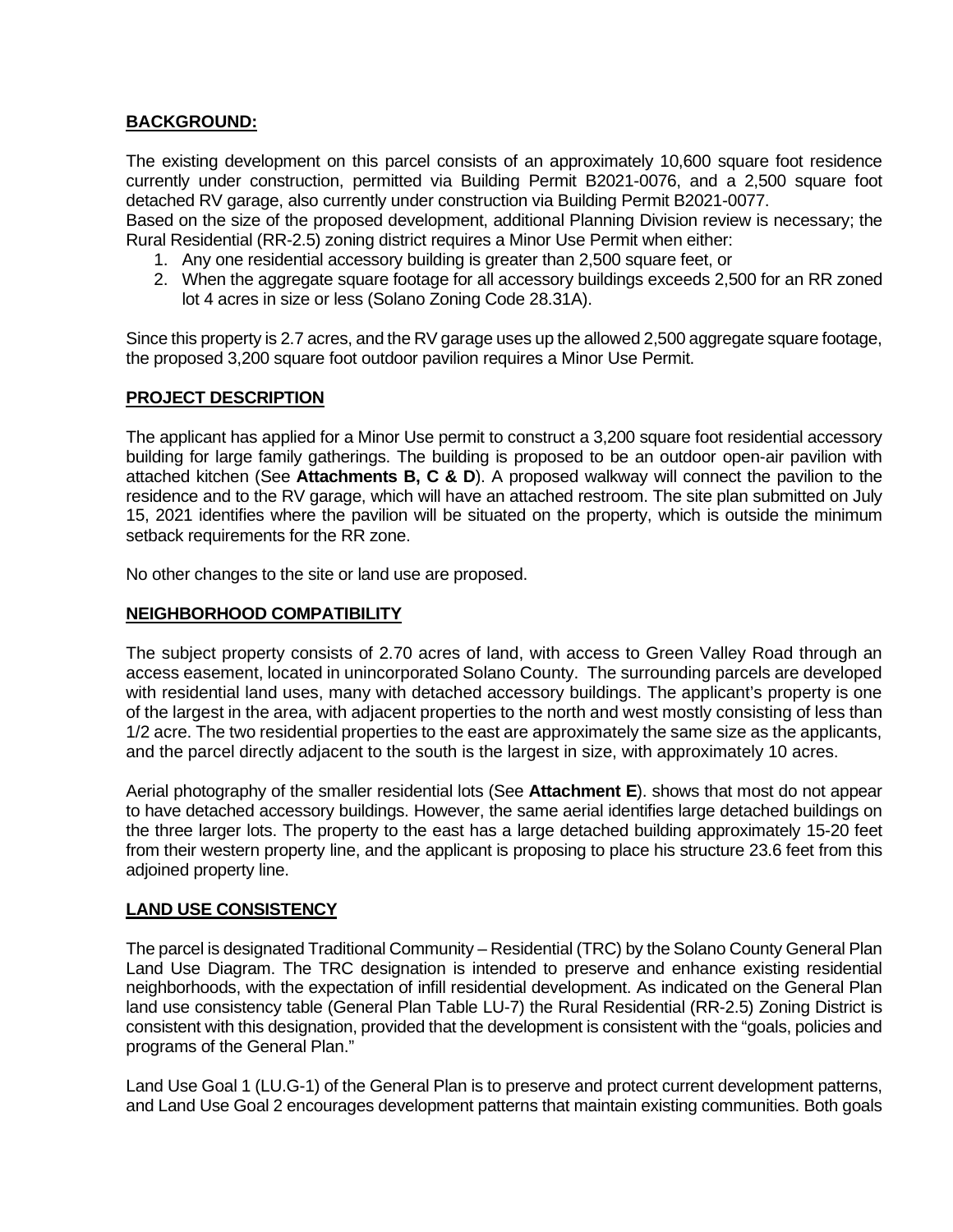are actively implemented through the proposed land use; a residential lot being developed in a residential manner. The size of the parcel is consistent with surrounding properties, and the current development pattern of the neighborhood is maintained. There is adequate vegetative screening to provide noise buffering and visual protection from the adjacent parcels and the applicant has agreed to mitigation measures designed to protect the neighborhood's quality and character.

#### **ENVIRONMENTAL ANALYSIS**

The project qualifies for a Class I Categorical Exemption from the California Environmental Quality Act pursuant to CEQA Guidelines Section 15303, New Construction or Conversion of Small Structures.

#### **RECOMMENDATION**

Staff recommends that the Planning Commission **ADOPT** the mandatory and suggested findings and **APPROVE** Use Permit No. MU-21-08 subject to the recommended conditions of approval

#### **MINOR USE PERMIT MANDATORY FINDINGS**

**1. That the establishment, maintenance or operation of the use or building is in conformity to the General Plan for the County with regard to traffic circulation, population densities and distribution, and other aspects of the General Plan considered by the Zoning Administrator to be pertinent.**

This project is located within an area designated Traditional Community – Residential (TRC) by the Solano County General Plan Land Use Diagram. The proposed use is a conditionally permitted use within the Rural Residential (RR-2.5) zoning district. The Zoning of the property along with the existing use and proposed modifications is consistent with the General Plan.

#### **2. Adequate utilities, access roads, drainage and other necessary facilities have been or are being provided.**

The site is provided with water by the City of Vallejo and sewer service by an on-site sewage disposal system. Access is proposed via an access easement off Green Valley Road.

**3. The subject use will not, under the circumstances of this particular case, constitute a nuisance or be detrimental to the health, safety, peace, morals, comfort or general welfare of persons residing or working in or passing through the neighborhood of such proposed use or be detrimental or injurious to property and improvements in the neighborhood or to the general welfare of the County.**

As conditioned, the proposed Residential Accessory Structure use will not constitute a nuisance to surrounding properties, nor will it be detrimental to the health, safety, or welfare of County residents.

# **ADDITIONAL FINDINGS**

**4.** The project qualifies for a Class I Categorical Exemption from the California Environmental Quality Act pursuant to CEQA Guidelines Section 15303, New Construction or Conversion of Small Structures.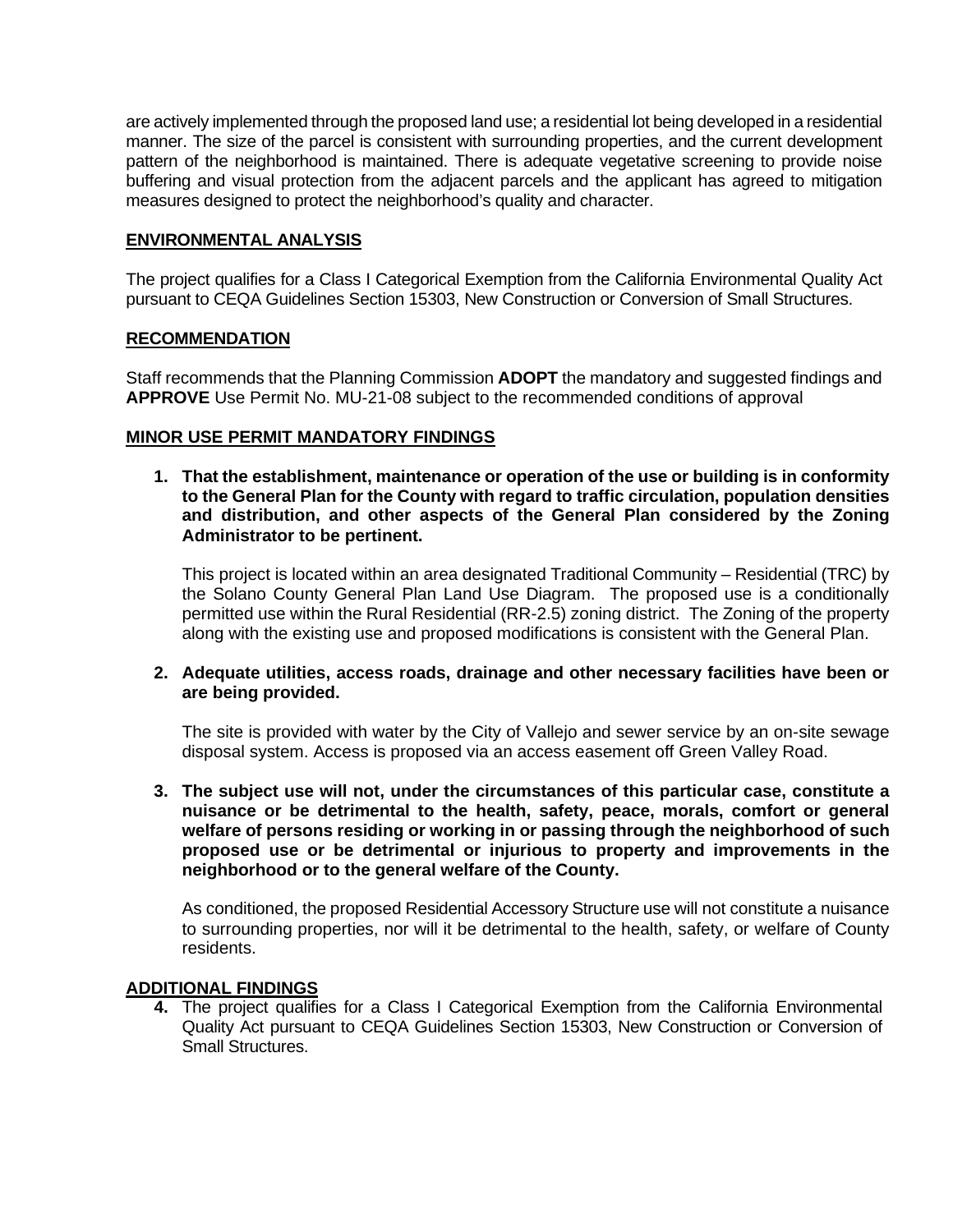# **CONDITIONS OF APPROVAL**

Please refer to Attachment A: Draft Resolution for the Conditions of Approval

#### **Attachments**

- A Draft Resolution
- B Site Plan
- C Renderings
- D Elevations
- E Neighborhood Aerial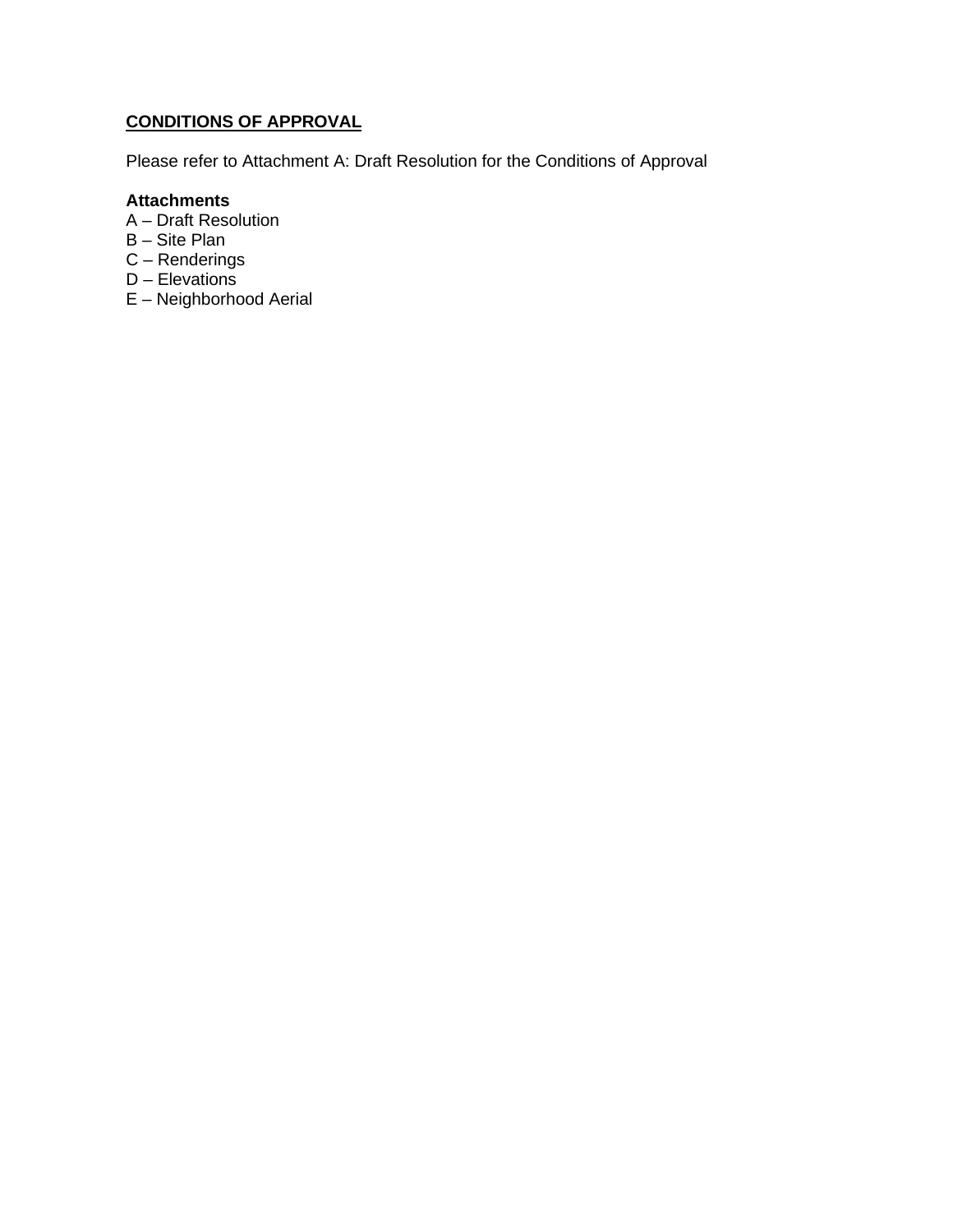# **SOLANO COUNTY PLANNING COMMISSION RESOLUTION NO. xxxx**

**WHEREAS**, the Solano County Planning Commission has considered Minor Use Permit application MU-21-08, a proposal for a 3,200 sq. ft. residential accessory structure (outdoor pavilion with an associated kitchen), located at 4211 Green Valley Road, 1 mile northwest of the City of Fairfield in the Rural Residential (RR-2.5) zoning district, APN 0148-100-040; and

**WHEREAS**, said Planning Commission has reviewed the report of the Department of Resource Management and heard testimony relative to the subject application at the duly noticed public hearing held on October 21, 2021; and

**WHEREAS**, after due consideration, the Planning Commission has made the following findings in regard to said proposal:

**1. That the establishment, maintenance or operation of the use or building is in conformity to the General Plan for the County with regard to traffic circulation, population densities and distribution, and other aspects of the General Plan considered by the Planning Commission to be pertinent.**

This project is located within an area designated Traditional Community – Residential (TRC) by the Solano County General Plan Land Use Diagram. The proposed use is a conditionally permitted use within the Rural Residential (RR-2.5) zoning district. The Zoning of the property along with the existing use and proposed modifications is consistent with the General Plan.

**2. Adequate utilities, access roads, drainage and other necessary facilities have been or are being provided.**

The site is provided with water by the City of Vallejo and sewer service by an on-site sewage disposal system. Access is proposed via an access easement off Green Valley Road.

**3. The subject use will not, under the circumstances of this particular case, constitute a nuisance or be detrimental to the health, safety, peace, morals, comfort or general welfare of persons residing or working in or passing through the neighborhood of such proposed use or be detrimental or injurious to property and improvements in the neighborhood or to the general welfare of the County.**

As conditioned, the proposed Residential Accessory Structure use will not constitute a nuisance to surrounding properties, nor will it be detrimental to the health, safety, or welfare of County residents..

**4. The project qualifies for a Class I Categorical Exemption from the California Environmental Quality Act pursuant to CEQA Guidelines Section 15303, New Construction or Conversion of Small Structures.**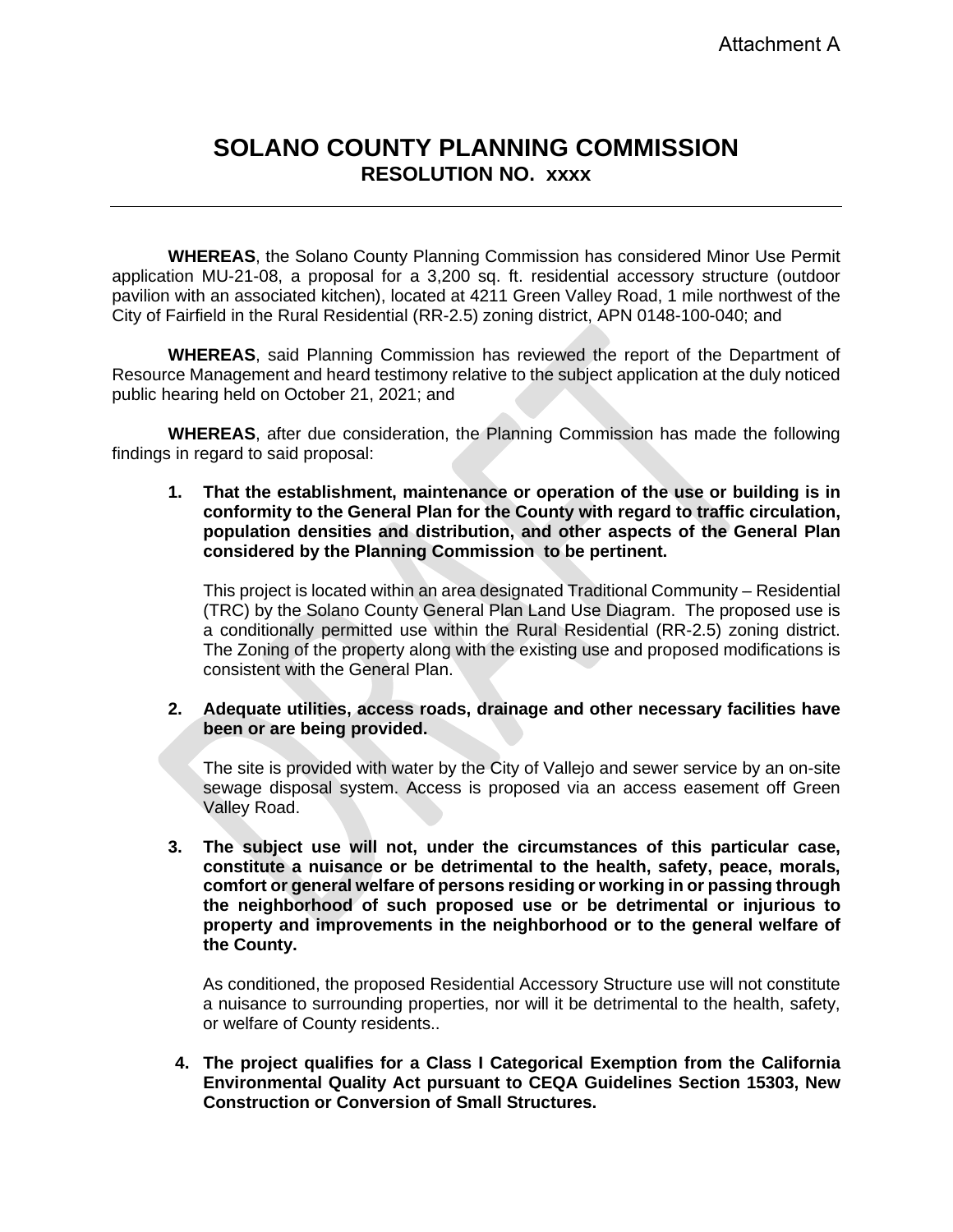**BE IT THEREFORE RESOLVED,** that the Planning Commission has approved Minor Use permit MU-21-08 subject to the following recommended conditions of approval:

# **CONDITIONS OF APPROVAL**

# **ADMINISTRATIVE CONDITIONS**

- 1. The proposed use shall be established in accord with the project description and site plan for Use Permit MU-21-08, submitted July 15, 2021, and as described and conditioned herein. In the event of any conflict between the application materials and the project description or conditions set forth in this permit, the latter shall control.
- 2. Permit Activation:
	- a. The permit is issued for an indefinite period, subject to renewal every 5 years per Section 28.106(N) of the Solano County Code. The applicant shall file an application for renewal 60 days prior to each five-year anniversary date (beginning November 1, 2026).
	- b. The use permit shall expire and thereafter be null and void, without further action by the County, if it is not exercised by close of business on November 1, 2022. The use permit shall not be considered exercised until all building, public works and environmental health permits required for the uses authorized by this permit have been issued.
- 3. Pursuant to Section 28.106(I) of the County Code, no additional uses shall be established beyond those identified on the final development plan without prior approval of a revision or amendment to the use permit. No new or expanded buildings shall be constructed without prior approval of a minor revision to this use permit or approval of a new use permit.
- 4. By acceptance of this permit, the permittee and its successors in interest agree that the County of Solano, its officers and employees shall not be responsible for injuries to property or person arising from the issuance or exercise of this permit. The permittee shall defend, indemnify and hold harmless the County of Solano, its officers and employees from all claims, liabilities, losses, or legal actions arising from any such injuries. The permittee shall reimburse the County for all legal costs and attorney's fees related to litigation based on the issuance of and/or interpretation of this permit. This agreement is a covenant that runs with the land and shall be binding on all successors in interest of the permittee.
- 5. Failure to comply with any of the conditions of approval or limitation set forth in this permit shall be cause for the revocation of the use permit and cessation of the permitted uses at the Permittee's expense.

# **PLANNING DIVISION CONDITIONS**

- 6. This facility shall be used for private events only. The use of this facility for public events shall cause the Minor Use Permit to be scheduled for revocation.
- 7. No parking for the permitted use shall be allowed within any road right-of-way.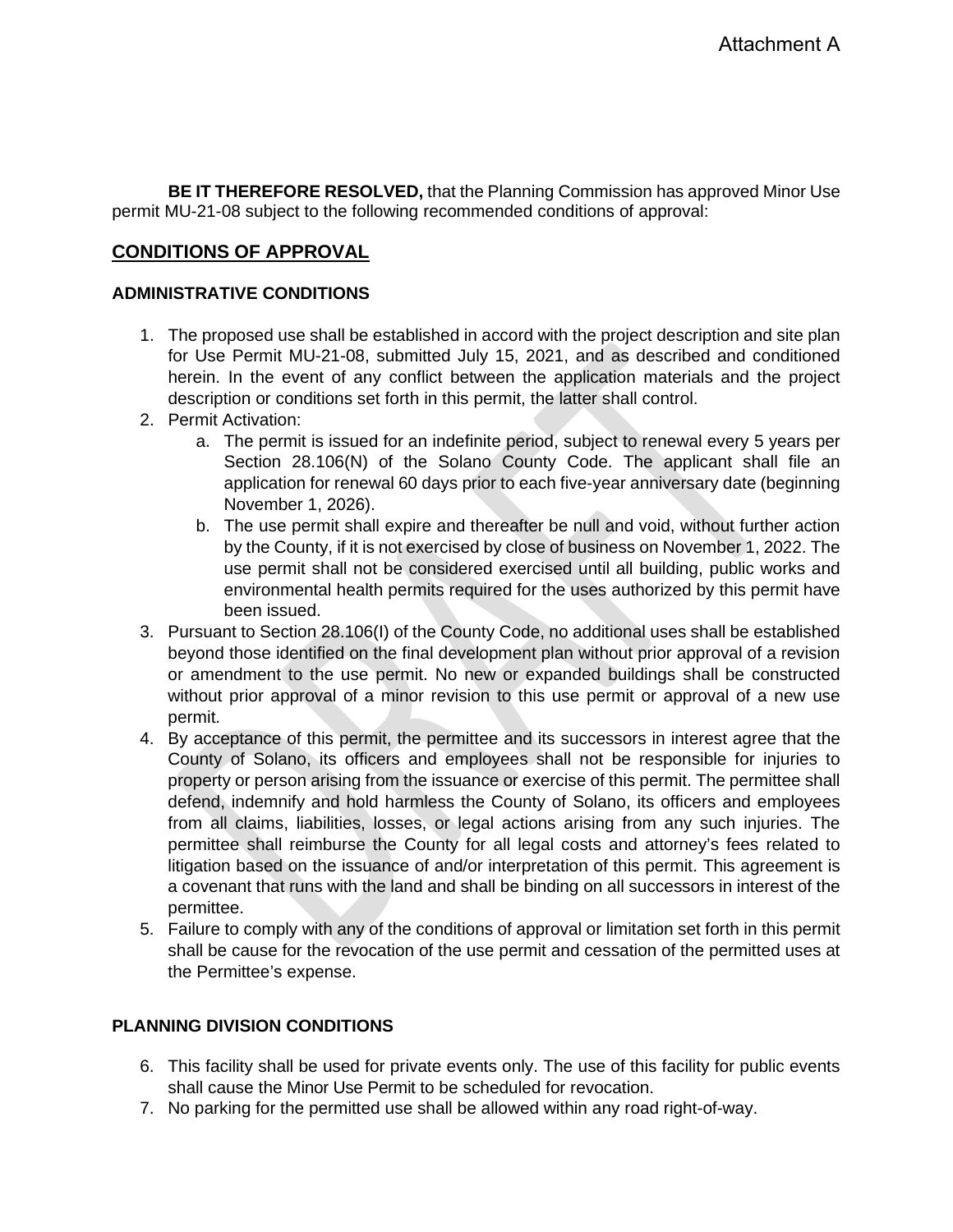- 8. The following performance standards need to be notated on the final site plan per section 28.70.10.B.1 of the Solano County Zoning Code:
	- a. The land use identified on this plan will not have offensive noise, dust, glare, vibration, or odor.
	- b. All uses of land and structures shall be conducted in a manner, and provide adequate controls and operational management to prevent:
		- i. Dust, offensive odors, or vibrations detectable beyond any property line;
		- ii. Noise that exceeds 65dBA LDN at any property line; and
		- iii. Glint or glare detectable beyond any property line or by overflying aircraft.

# **BUILIDNG AND SAFETY DIVISION CONDITIONS**

9. Prior to any construction or improvements taking place, a Building Permit Application shall first be submitted as per Section 105 of the 2019 California Building Code.

#### \* \* \* \* \* \* \* \* \* \* \* \* \* \* \* \* \* \* \* \* \* \* \* \* \* \* \* \*

I hereby certify that the foregoing resolution was adopted at the regular meeting of the Solano County Planning Commission on October 21, 2021 by the following vote:

**Service** 

|     | AYES:                         | Commissioners |                                   |
|-----|-------------------------------|---------------|-----------------------------------|
|     | NOES:                         | Commissioners |                                   |
|     | <b>EXCUSED:</b>               | Commissioners |                                   |
|     |                               |               |                                   |
|     |                               |               | Paula Bauer, Chairperson          |
|     |                               |               | Solano County Planning Commission |
|     |                               |               |                                   |
| By: |                               |               |                                   |
|     | Tarry Schmidthauar, Sacratary |               |                                   |

Terry Schmidtbauer, Secretary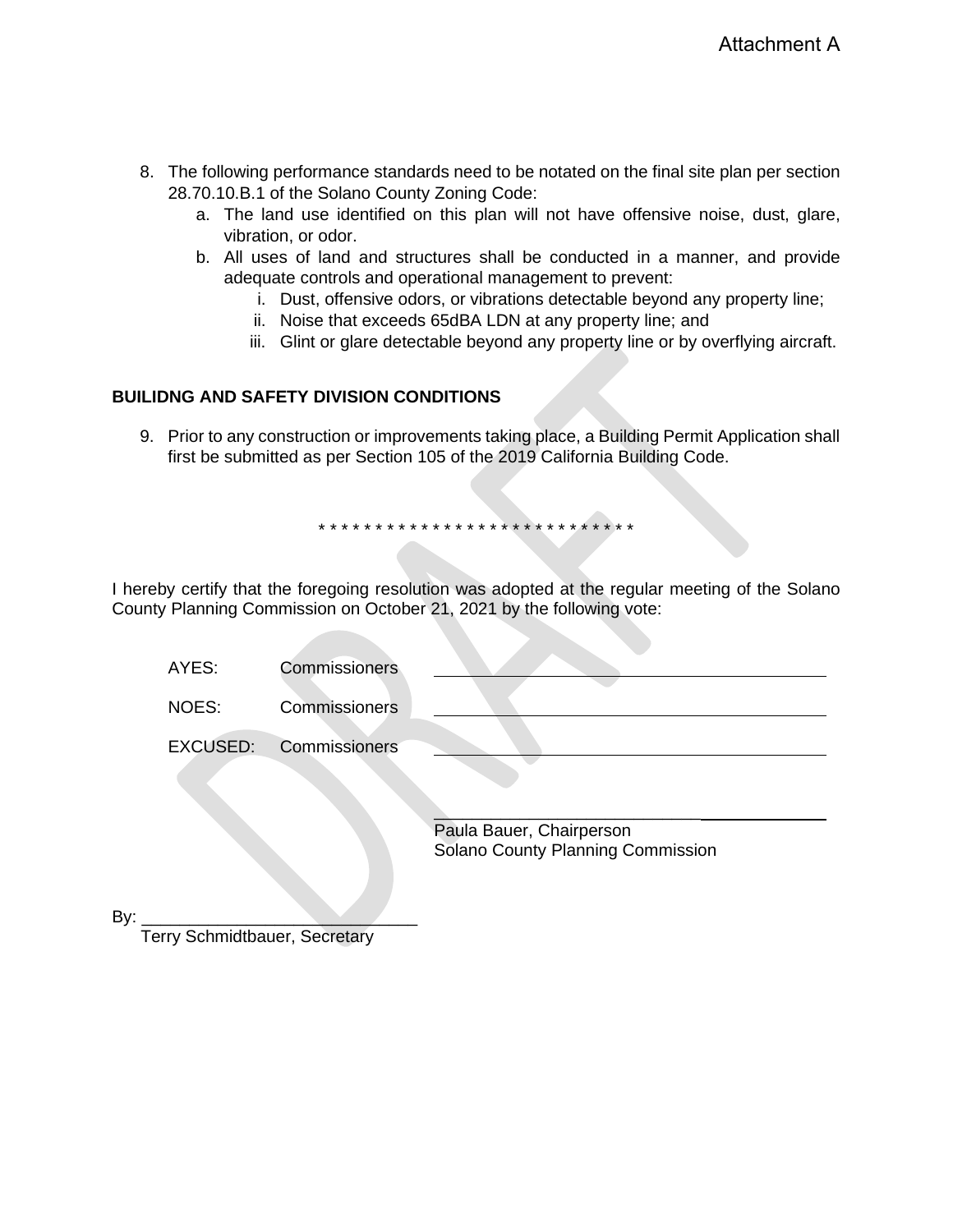

Attachment B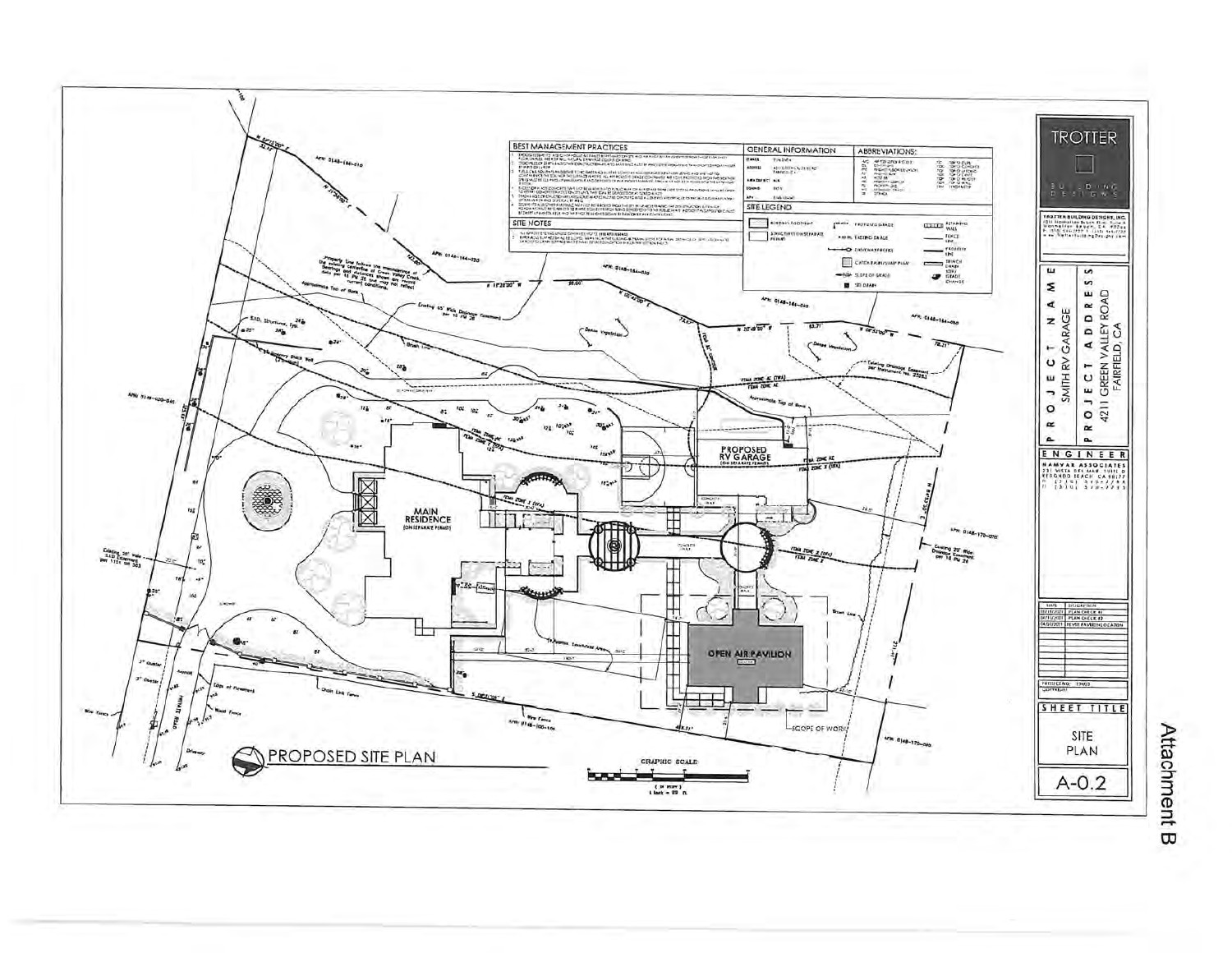**Figure 3.2 – Pavilion 3D Renderings** 



North-East View **North-West View** 



South-East View South-West View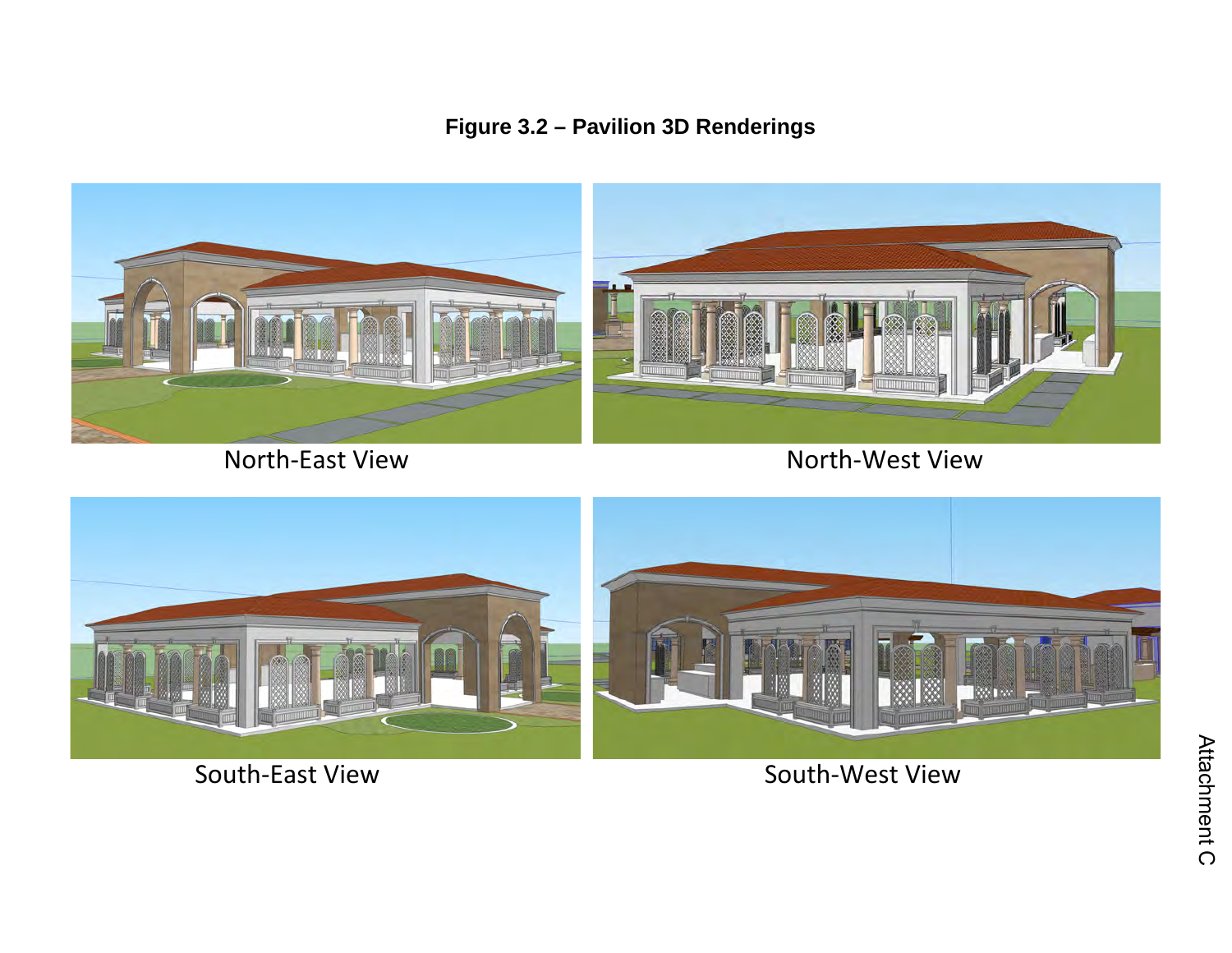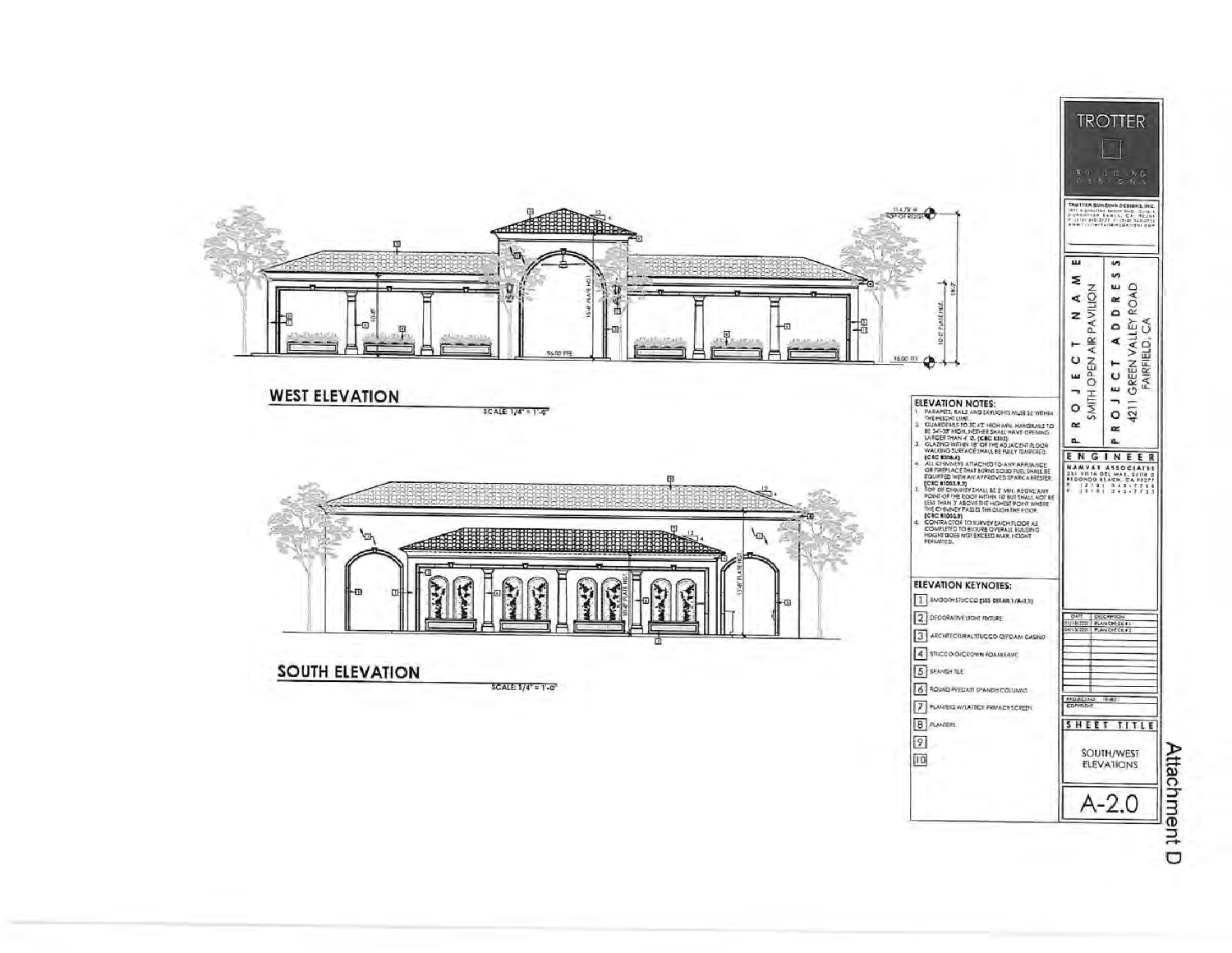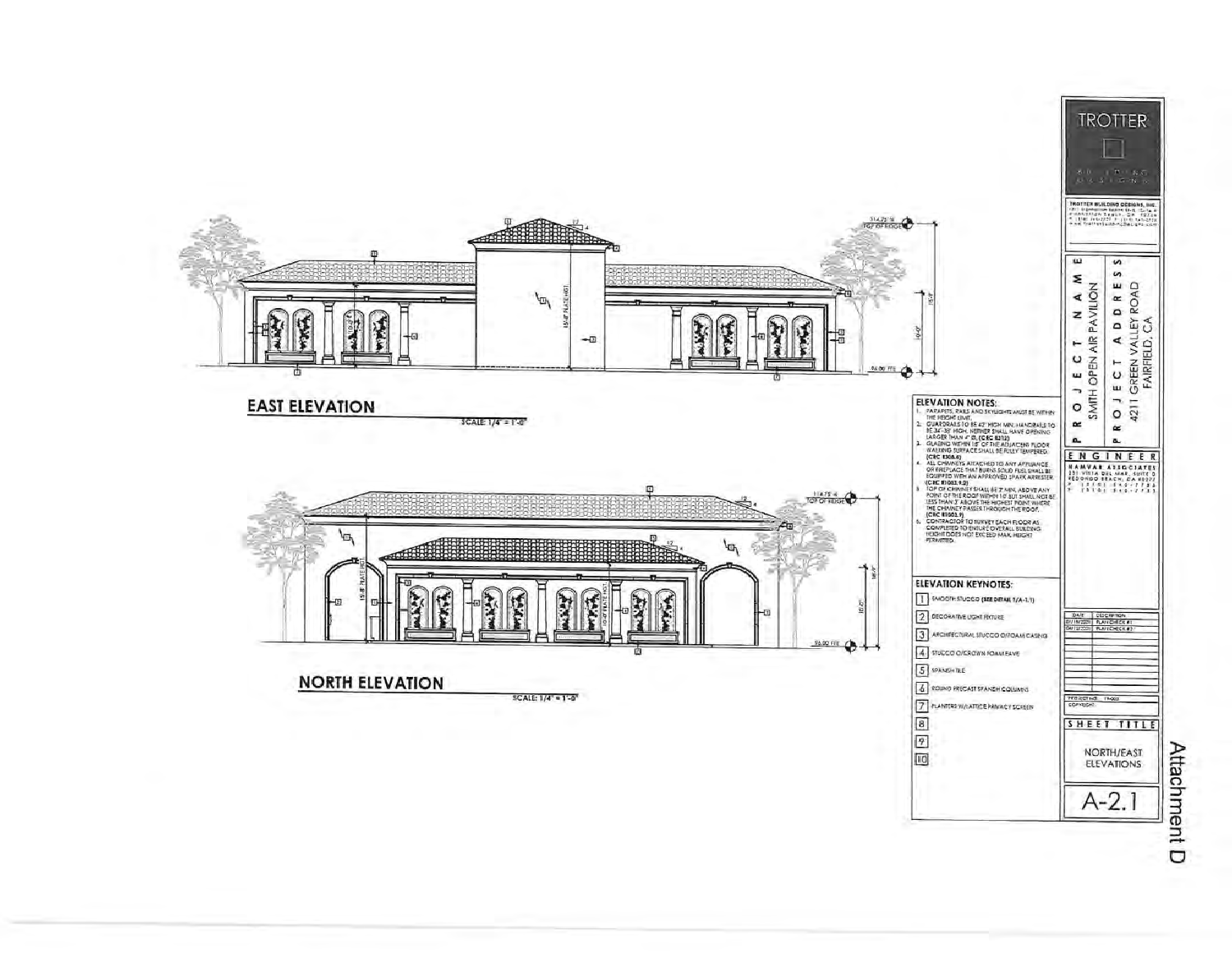